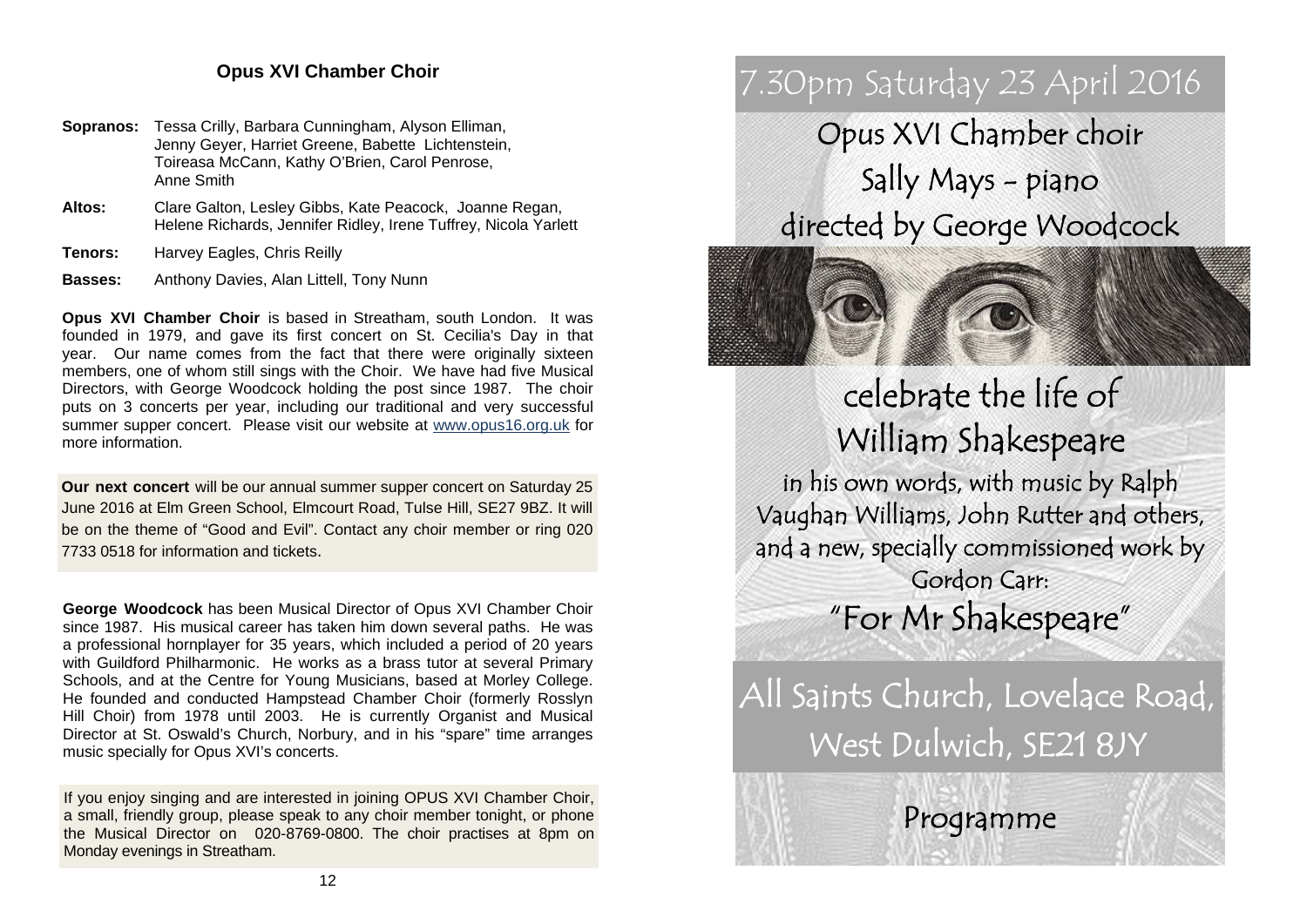# Order of Programme

| When icicles hang - John Rutter<br>Love's Labours Lost                                                                                                                               | Choir          |
|--------------------------------------------------------------------------------------------------------------------------------------------------------------------------------------|----------------|
| <b>Where the bee sucks - Thomas Arne</b><br>The Tempest                                                                                                                              | Harriet        |
| Fear no more - Gerald Finzi<br>Cymbeline                                                                                                                                             | Tony           |
| <b>You spotted snakes - C Armstrong Gibbs</b><br>A Midsummer Night's Dream                                                                                                           | Toireasa       |
| Sigh no more, ladies - TF Dunhill<br>Much Ado About Nothing                                                                                                                          | Gentlemen      |
| <b>Who is Silvia?</b> - Eric Coates<br>Two Gentlemen of Verona                                                                                                                       | Tessa          |
| <b>Come away, death - Roger Quilter</b><br><b>Twelfth Night</b>                                                                                                                      | Anthony        |
| Fear no more - Roger Quilter<br>Cymbeline                                                                                                                                            | <b>Barbara</b> |
| <b>O mistress mine - John Addison</b><br><b>Twelfth Night</b>                                                                                                                        | Chris          |
| <b>Blow, blow thou winter wind - John Rutter</b><br>As You Like It                                                                                                                   | Choir          |
| <b>Three Shakespeare Songs - R Vaughan Williams</b><br>Full fathom five - The Tempest<br>The cloud-capp'd towers - The Tempest<br>Over hill, over dale - A Midsummer's Night's Dream | Choir          |

Interval

**For Mr. Shakespeare** - Gordon Carr **Choir** Choir FIRST PERFORMANCE

(refer to programme notes, starting on page 7)



**Gordon Carr** was born in Matlock, Derbyshire in 1943 and was educated at Dulwich College and The Royal Academy of Music, where he studied the horn with Barry Tuckwell. He has enjoyed a varied freelance career, which encompassed playing with all the major London orchestras. As a session musician he played on the soundtrack of numerous films including The Boys from Brazil, The Spy who Loved Me and Straw Dogs, and on the backing tracks of much pop music.

As a soloist, he appeared at the Wigmore Hall, on the South Bank, round the UK, Italy and Belgium. In his twenties, he began to write music and wrote several large-scale works for the Locke Brass Consort, while a member of this group. In all he has written in excess of 130 works, which includes pianoforte music, much of which Sally Mays has recorded.

For thirty years, Gordon Carr taught at The Centre for Young Musicians and throughout his career has coached and conducted on holiday music courses, and conducted brass ensembles.

Gordon Carr was a Professor at Trinity College of Music, but is now a fulltime composer.



**Sally Mays** is an Australian pianist of international renown, particularly well-known for her performances of contemporary music, especially by Australian composers. She has had many works written for, or dedicated to her, including concertos by Eric Gross, Edwin Carr and Ann Carr-Boyd, all recorded and broadcast by the ABC. She performs and broadcasts regularly as a soloist and chamber musician throughout the world and returns annually to work in Australia.

She is a much sought-after teacher in England and Australia. Her ensembles include Sounds Positive, the contemporary wind ensemble, where she is the contrasting pianist, and the Trio Lavolta. She is the editor of Australian Piano Music, a series of four volumes of contemporary Australian works, published by Currency Press.

Sally was awarded the Australian Medal in the Queen's New Year's Honours in 2016 for her contribution to Australian performing arts as a leading solo pianist, teacher, composer and editor.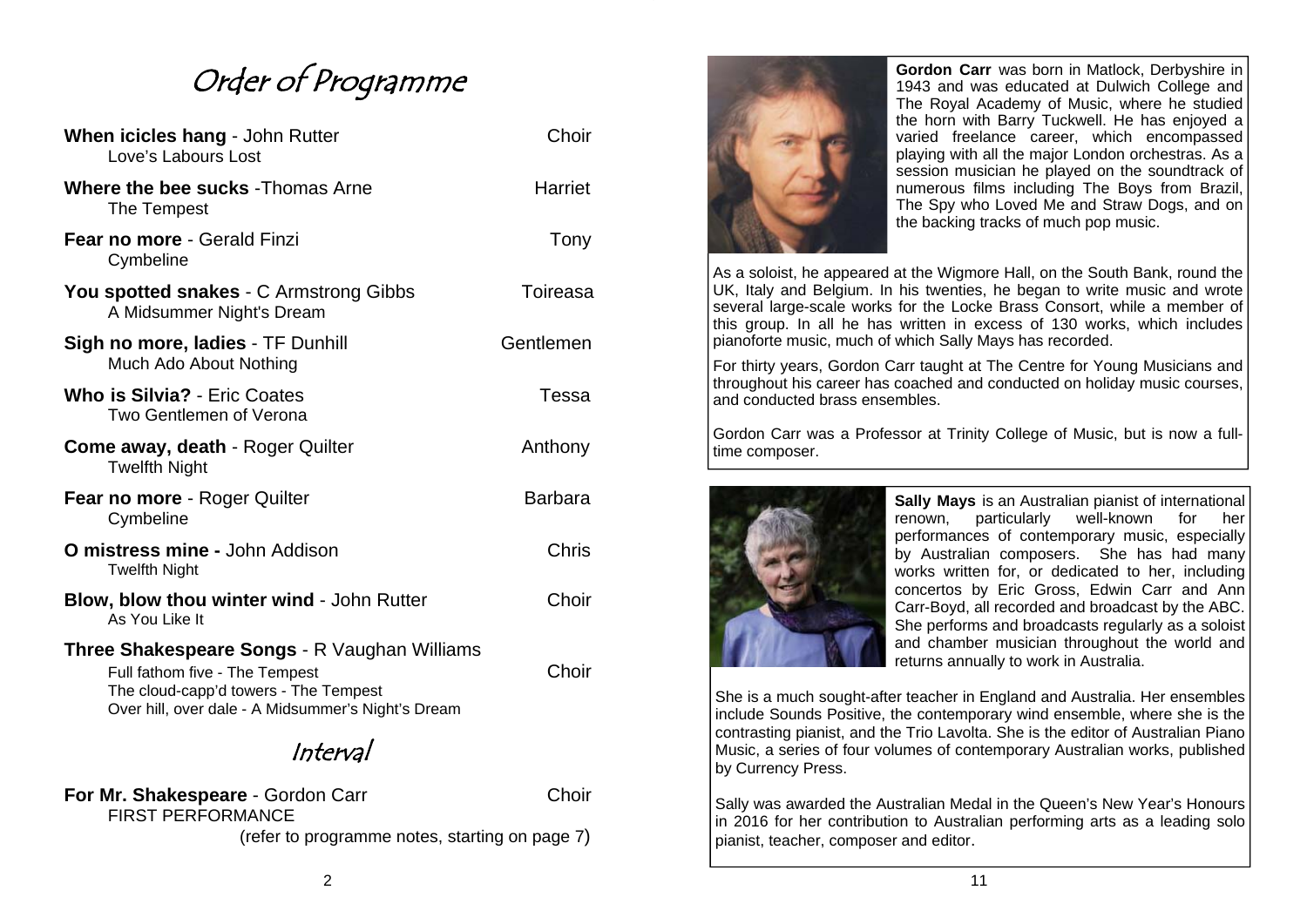#### *For the rain it raineth every day Twelfth Night, Act V, scene 1*

*When that I was and a little tiny boy, With hey, ho, the wind and the rain, A foolish thing was but a toy, For the rain it raineth every day.* 

*But when I came to man's estate, With hey, ho, the wind and the rain, 'Gainst knaves and thieves men shut their gate,* 

 *For the rain it raineth every day. But when I came, alas! to wive, With hey, ho, the wind and the rain, By swaggering could I never thrive, For the rain it raineth every day.* 

*But when I came unto my beds, With hey, ho, the wind and the rain, With toss-pots still had drunken heads, For the rain it raineth every day.* 

*A great while ago the world begun, With hey, ho, the wind and the rain, But that's all one, our play is done, And we'll strive to please you every day.* 

## *If music be the food of love Twelfth Night, Act I, scene 1*

*If music be the food of love, play on; Give me excess of it, that, surfeiting, The appetite may sicken, and so die. That strain again! it had a dying fall: O, it came o'er my ear like the sweet sound, That breathes upon a bank of violets, Stealing and giving odour!* 

*Enough; no more.* 

## *Who wrote Shakespeare's works?*

The question of the authorship of Shakespeare's writings is the argument that someone other than William Shakespeare of Stratford-upon-Avon wrote the works attributed to him. There are various alternativeauthorship theories that Shakespeare of Stratford was a front to shield the identity of the real author or authors, who for some reason did not want or could not accept public credit. Although the idea has attracted much public interest, all but a few Shakespeare scholars and literary historians consider it a fringe belief and for the most part acknowledge it only to rebut or disparage the claims.

Shakespeare's authorship was first questioned in the middle of the 19th century. More than 80 authorship candidates have been proposed, the most popular being Sir Francis Bacon; Edward de Vere, 17th Earl of Oxford; Christopher Marlowe; and William Stanley, 6th Earl of Derby.

Supporters of alternative candidates argue that William Shakespeare lacked the education, aristocratic sensibility or familiarity with the royal court that they say is apparent in the works. Scholars who have responded to such claims hold that biographical interpretations of literature are unreliable in attributing authorship, and that the convergence of documentary evidence used to support Shakespeare's authorship title pages, testimony by other contemporary poets and historians, and official records - is the same used for all other authorial attributions of his era. No such direct evidence exists for any other candidate, and Shakespeare's authorship was not questioned during his lifetime or for centuries after his death.

## **William Shakespeare**

Historians believe Shakespeare was born on this day, 23 April, in 1564, the same day he died in 1616. Today is therefore the 400th anniversary of his death.

Although the plays of William Shakespeare may be the most widely read works in the English language, little is known for certain Richard Burbage or John Taylor, dates about the playwright himself. Some back to 1610 and is believed to be an scholars even believe the plays were  $\frac{1}{\alpha}$  at the age of 46. not written by William Shakespeare of



The **Chandos Portrait**, possibly by accurate portrait of William Shakespeare

Stratford-upon-Avon but by some other well-educated, aristocratic writer who wished to remain anonymous (see page 10).

Shakespeare's father was probably a tradesman in leather goods. He became an alderman and bailiff in Stratford-upon-Avon, and his son William was baptized in the town on April 26, 1564. At age 18, Shakespeare married Anne Hathaway, and the couple had a daughter in 1583 and twins in 1585. Sometime later, Shakespeare set off for London to become an actor and by 1592 was well established in London's theatrical world as both a performer and a playwright. His earliest plays, including *The Comedy of Errors* and *The Taming of the Shrew,* were written in the early 1590s. Later in the decade, he wrote tragedies such as *Romeo and Juliet* (1594-1595) and comedies including *The Merchant of Venice* (1596-1597). His greatest tragedies were written after 1600, including *Hamlet* (1600-01), *Othello* (1604- 05), *King Lear* (1605-06), and *Macbeth* (1605-1606).

He became a member of the popular theatre group, the Lord Chamberlain's Men, later the King's Men. The group built and operated the famous Globe Theatre in 1599. Shakespeare ultimately became a major shareholder in the troupe and earned enough money to buy a large house in Stratford in 1597. He retired to Stratford in 1610, where he wrote his last plays, including *The Tempest* (1611) and *The Winter's Tale* (1610-11). Meanwhile, he had written more than 100 sonnets, which were published in 1609. Although pirated versions of *Titus Andronicus, Romeo and Juliet* and some other plays were published during Shakespeare's lifetime, no definitive collection of his works was published until after his death. In 1623, two members of Shakespeare's troupe collected the plays and printed what is now called the *First Folio* (1623).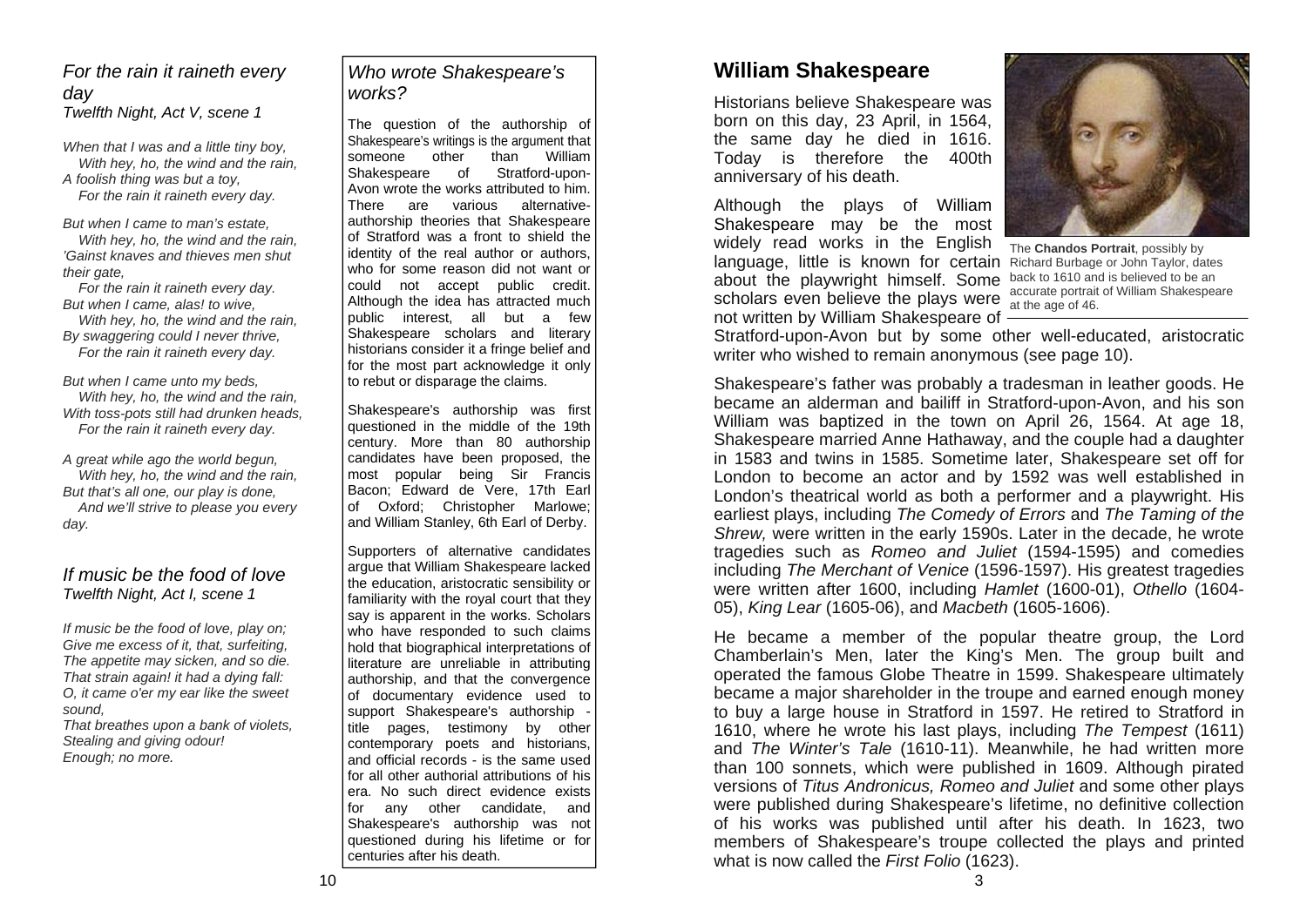*When icicles hang Love's Labour's Lost*, Act V, scene 2

*When icicles hang by the wall And Dick the shepherd blows his nail And Tom bears logs into the hall And milk comes frozen home in pail, When blood is nipp'd and ways be foul, Then nightly sings the staring owl, Tu-whit; Tu-who, a merry note, While greasy Joan doth keel the pot.*

#### *Where the bee sucks The Tempest, Act IV, scene 1*

*Where the bee sucks, there suck I: In a cowslip's bell I lie; There I couch when owls do cry. On the bat's back I do fly After summer merrily. Merrily, merrily shall I live now Under the blossom that hangs on the bough.* 

#### *Fear no more Cymbeline, Act IV, Scene 2*

*Fear no more the heat o' the sun, Nor the furious winter's rages; Thou thy worldly task hast done, Home art gone, and ta'en thy wages: Golden lads and girls all must, As chimney-sweepers, come to dust.* 

*Fear no more the frown o' the great; Thou art past the tyrant's stroke; Care no more to clothe and eat; To thee the reed is as the oak: The sceptre, learning, physic, must All follow this, and come to dust.* 

*Fear no more the lightning flash, Nor the all-dreaded thunder stone; Fear not slander, censure rash; Thou hast finished joy and moan: All lovers young, all lovers must Consign to thee, and come to dust. No exorciser harm thee!* 

*Nor no witchcraft charm thee! Ghost unlaid forbear thee! Nothing ill come near thee! Quiet consummation have; And renownèd be thy grave!* 

*You spotted snakes A Midsummer Night's Dream, Act II, scene 2* 

*You spotted snakes with double tongue, Thorny hedgehogs, be not seen; Newts and blind-worms, do no wrong, Come not near our fairy queen. Weaving spiders, come not here; Hence, you long-legg'd spinners, hence! Beetles black, approach not near; Worm nor snail, do no offence.* 

*Philomel, with melody Sing in our sweet lullaby; Lulla, lulla, lullaby, lulla, lulla, lullaby: Never harm, Nor spell nor charm, Come our lovely lady nigh; So, good night, with lullaby.* 

*Sigh no more, ladies Much Ado about Nothing, Act II, scene 3* 

*Sigh no more, ladies, sigh no more. Men were deceivers ever, One foot in sea, and one on shore, To one thing constant never. Then sigh not so, but let them go, And be you blithe and bonny, Converting all your sounds of woe Into hey nonny, nonny.* 

*Sing no more ditties, sing no more Of dumps so dull and heavy. The fraud of men was ever so Since summer first was leafy. Then sigh not so, but let them go, And be you blithe and bonny, Converting all your sounds of woe Into hey, nonny, nonny.* 

*Increasing store with loss, and loss with store;* 

*When I have seen such interchange of state,* 

*Or state itself confounded to decay; Ruin hath taught me thus to ruminate -- That Time will come and take my love away.* 

 *This thought is as a death, which cannot choose* 

 *But weep to have that which it fears to lose.* 

## *What is love?* Twelfth Night, Act II Scene 3

*What is love? 'Tis not hereafter.Present mirth hath present laughter. What's to come is still unsure. In delay there lies no plenty. Then come kiss me, sweet and twenty. Youth's a stuff will not endure.* 

*Orpheus Life of King Henry VIII Act III scene 1* 

*Orpheus with his lute made trees, And the mountain tops that freeze, Bow themselves when he did sing: To his music plants and flowers Ever sprung; as sun and showers There had made a lasting spring. Every thing that heard him play, Even the billows of the sea, Hung their heads, and then lay by. In sweet music is such art, Killing care and grief of heart Fall asleep, or hearing, die.* 

#### *Saint Valentine's day Hamlet, Act IV, scene 5*

*Tomorrow is Saint Valentine's day, All in the morning betime,* 

*And I a maid at your window, To be your Valentine. Then up he rose, and donned his clothes, And dupped the chamber door. Let in the maid that out a maid Never departed more.* 

*By Gis and by Saint Charity, Alack, and fie, for shame! Young men will do 't, If they come to 't. By Cock, they are to blame. "Before you tumbled me, You promised me to wed." "So would I ha' done, by yonder sun, An thou hadst not come to my bed."* 

## *Winter*

*Sonnet 97* 

*How like a winter hath my absence been From thee, the pleasure of the fleeting year! What freezings have I felt, what dark days seen! What old December's bareness every where! And yet this time removed was summer's time, The teeming autumn, big with rich increase, Bearing the wanton burden of the prime, Like widow'd wombs after their lords' decease: Yet this abundant issue seem'd to me But hope of orphans and unfather'd fruit; For summer and his pleasures wait on thee, And, thou away, the very birds are mute; Or, if they sing, 'tis with so dull a cheer That leaves look pale, dreading the winter's near.*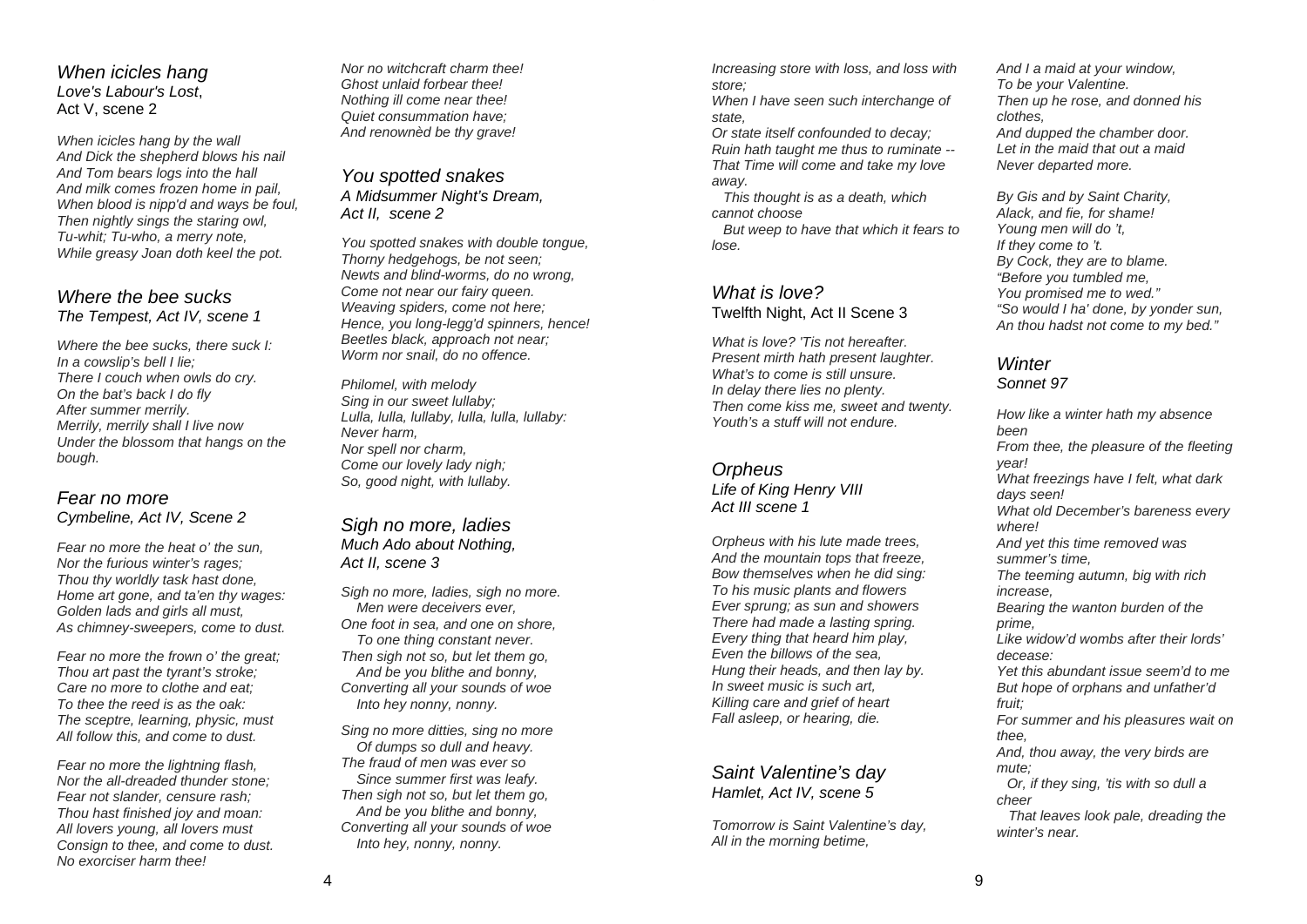#### *Under the greenwood tree As You Like It, Act II, scene 5*

*Under the greenwood tree Who loves to lie with me, And turn his merry note Unto the sweet bird's throat, Come hither, come hither, come hither: Here shall he see no enemy But winter and rough weather.* 

*Who doth ambition shun And loves to live i' the sun, Seeking the food he eats, And pleased with what he gets, Come hither, come hither, come hither: Here shall he see no enemy But winter and rough weather.* 

#### *It was a lover and his lass As You Like It, Act V, scene 3*

*It was a lover and his lass, With a hey, and a ho, and a hey nonino, That o'er the green corn-field did pass, In the spring time, the only pretty ring time, When birds do sing, hey ding a ding, ding; Sweet lovers love the spring.* 

*Between the acres of the rye, With a hey, and a ho, and a hey nonino, These pretty country folks would lie, In the spring time, the only pretty ring time, When birds do sing, hey ding a ding,* 

*ding;* 

*Sweet lovers love the spring.* 

*This carol they began that hour, With a hey, and a ho, and a hey nonino, How that life was but a flower In the spring time, the only pretty ring time, When birds do sing, hey ding a ding, ding; Sweet lovers love the spring.* 

*And, therefore, take the present time With a hey, and a ho, and a hey nonino, For love is crown`d with the prime In the spring time, the only pretty ring time, When birds do sing, hey ding a ding, ding; Sweet lovers love the spring.* 

#### *Silvia*

*Two Gentlemen of Verona Act IV, scene 2* 

*See page 5* 

#### *Yellow sands The Tempest*, *Act I, scene 2*

*Come unto these yellow sands, And then take hands:Curtsied when you have, and kiss'd (The wild waves whist,) Foot it featly here and there; And, sweet sprites, the burthen bear. Hark, hark! Bow-wow. The watch-dogs bark. Bow-wow. Hark, hark! I hear The strain of strutting chanticleer Cry, Cock-a-doddle-doo.* 

#### *Time and love Sonnet 64*

*When I have seen by Time's fell hand defac'd The rich-proud cost of outworn buried age; When sometime lofty towers I see downrazed And brass eternal, slave to mortal rage; When I have seen the hungry ocean gain Advantage on the kingdom of the shore, And the firm soil win of the wat'ry main,* 

#### *Who is Silvia? Two Gentlemen of Verona Act IV, scene 2*

*Who is Silvia? what is she, That all our swains commend her? Holy, fair, and wise is she; The heaven such grace did lend her, That she might admirèd be.* 

*Is she kind as she is fair? For beauty lives with kindness. Love doth to her eyes repair, To help him of his blindness; And, being helped, inhabits there.* 

*Then to Silvia let us sing, That Silvia is excelling; She excels each mortal thing Upon the dull earth dwelling; To her let us garlands bring.* 

#### *Come away, death Twelfth Night, Act II, scene 4*

*Come away, come away, death, And in sad cypress let me be laid. Fly away, fly away, breath; I am slain by a fair cruel maid. My shroud of white, stuck all with yew, O, prepare it! My part of death, no one so true Did share it. Not a flower, not a flower sweet, On my black coffin let there be strown. Not a friend, not a friend greet My poor corpse, where my bones shall be thrown. A thousand thousand sighs to save, Lay me, O, where Sad true lover never find my grave, To weep there!* 

#### *Fear no more Cymbeline, Act IV, Scene 2*

*(For words, see previous page)* 

### *O mistress mine Twelfth Night, Act II, scene 3*

*O Mistress mine, where are you roaming? O stay and hear! your true-love's coming That can sing both high and low; Trip no further, pretty sweeting, Journeys end in lovers' meeting— Every wise man's son doth know.* 

*What is love? 'tis not hereafter; Present mirth hath present laughter; What's to come is still unsure: In delay there lies no plenty,— Then come kiss me, Sweet-and-twenty, Youth's a stuff will not endure.* 

#### *Blow, blow thou winter wind Twelfth Night, Act II, scene 3*

*Blow, blow, thou winter wind Thou art not so unkindAs man's ingratitude; Thy tooth is not so keen, Because thou art not seen, Although thy breath be rude.*

*Heigh-ho! sing, heigh-ho! unto the green holly: Most friendship if feigning, most loving mere folly: Then heigh-ho, the holly! This life is most jolly.*

*Freeze, freeze thou bitter sky, That does not bite so nigh As benefits forgot: Though thou the waters warp, Thy sting is not so sharp As a friend remembered not. Heigh-ho! sing, heigh-ho! unto the green holly: Most friendship is feigning, most loving mere folly: Then heigh-ho, the holly! This life is most jolly.*